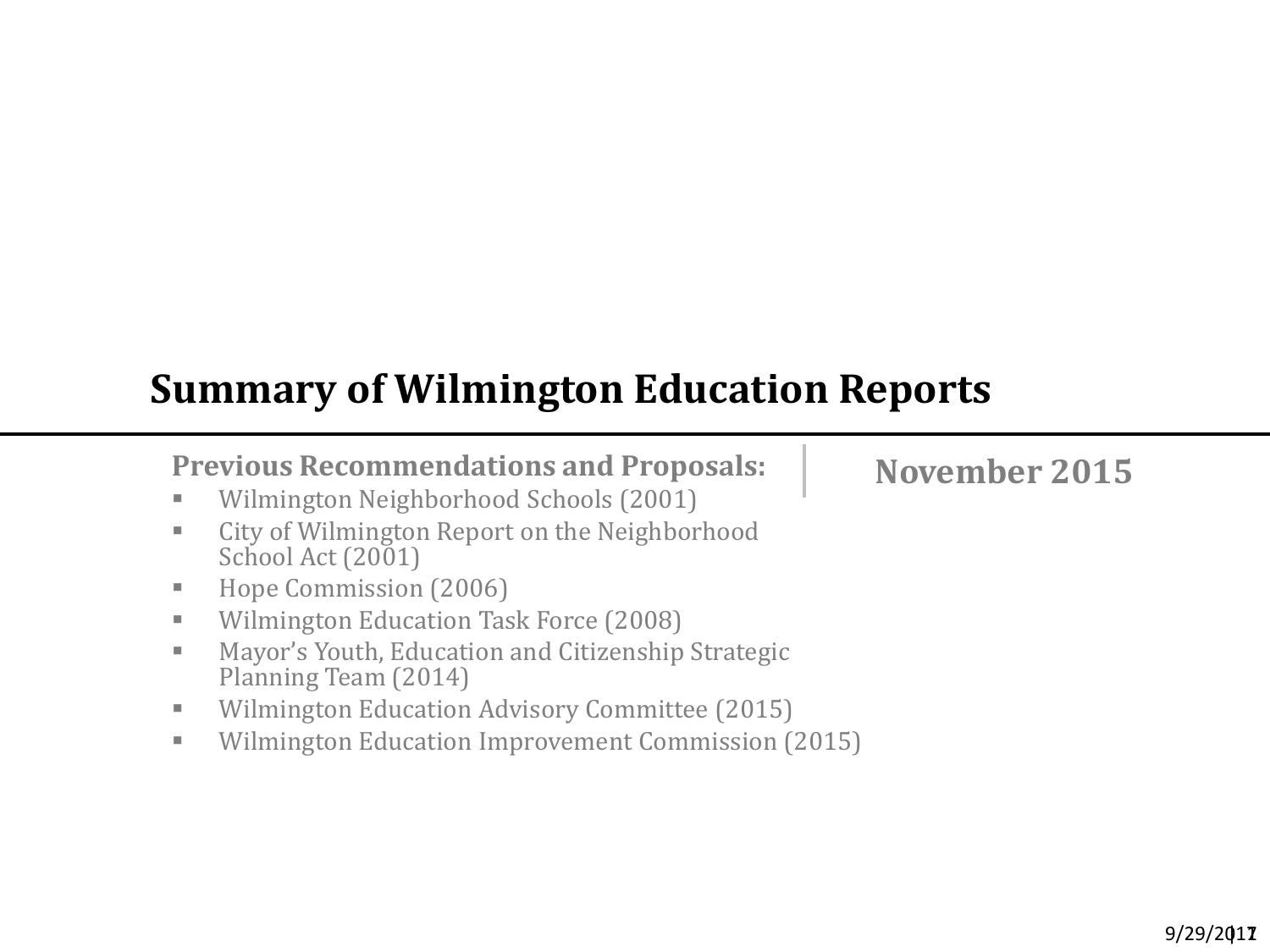### **Historical Timeline**

### The current system of Wilmington districts is the result of a long and storied history in the city, which was one of the four involved in the landmark Brown v. Board of Education Supreme Court ruling.

- 1897: Separate educational system encoded in 1897 constitution
- 1921: Delaware General Assembly (GA) requires separate but equal schools; 50 separate school districts operating in state
- 1954: Brown v. Board of Education; desegregation ordered, but compliance limited
- 1956: *Evans v. Buchanan* first brought to court; court victories, but implementation is delayed
- 1957: US District Court requires Delaware to develop comprehensive desegregation plan
- 1965: State Board (SBOE) adopts resolution to close smaller schools and phase out the last "black school district"
- 1968: GA passes *Education Advancement Act*, consolidates smaller districts (Wilmington excluded) & provides equalization funding
- 1971: *Education Advancement Act* challenged in Supreme Court; Evans v. Buchanan reopened
- 1974: US District Court decides Wilmington schools segregated; Education Advancement Act declared unconstitutional
- 1976: Evans v. Buchanan; court mandated inter-district busing, upheld through repeated appeals
- 1978: "9-3" busing school desegregation plan implemented
- 1980-1981: Delaware GA passes law prompting SBOE to create four districts in New Castle County; court upholds
- 1980-1990s: Sustained pressure to desegregate districts in Delaware, but also gradual loosening of desegregation standards nationally
- 1993: State of Delaware requests unitary status for four districts; US District Court assents (1995)
- 1995-1996: Court-ordered, federal supervision of desegregation ends; busing continues largely unchanged
- 1995: GA formally amends state constitution to abolish separate education system

1996: Delaware School Choice Program (Partly a response to busing)

- 1996: Delaware GA passes legislation allowing charter schools
- 1998: Wilmington High closes as a traditional school and reopens as a magnet (Cab Calloway) and a charter school (Wilmington Charter).
- 2000: Neighborhood Schools Act. Busing is dramatically reduced
- 2001: Report mandated by Neighborhood Schools Act released entitled "They Matter Most"; report is adopted by Wilmington City Council with additional recommendations, but no state action is taken.
- 2006: Hope Commission Report produced and new non-profit created; recommendations are made with no action.
- 2008: Wilmington Education Task Force chaired by Senator Margaret Rose Henry; recommendations are made with no action.
- 2013: Mayor's Youth, Education and Citizenship Strategic Planning Team is established but issued no formal report.
- 2014: Governor Markell creates the Wilmington Education Advisory Committee (WEAC).
- 2015: GA approves and Governor Markel signs bill establishing the Wilmington Education Improvement Commission (WEIC)
- 2015: GA approves Governor Markell signs bill authorizing the State Board to change boundaries of northern New Castle County school in a manner consistent with the WEIC final report, based on a plan developed by WEIC.

#### 2015: WEIC submits final plan to the State Board

Sources: Hoff, S. (2007, August 14). Delaware's constitution and its impact on education; Eccel, J. (2012, April 1). History of public education in Delaware during past 50 years; Wilmington Education Improvement Commission. (2015). Solutions for Delaware Schools, Vol. 1.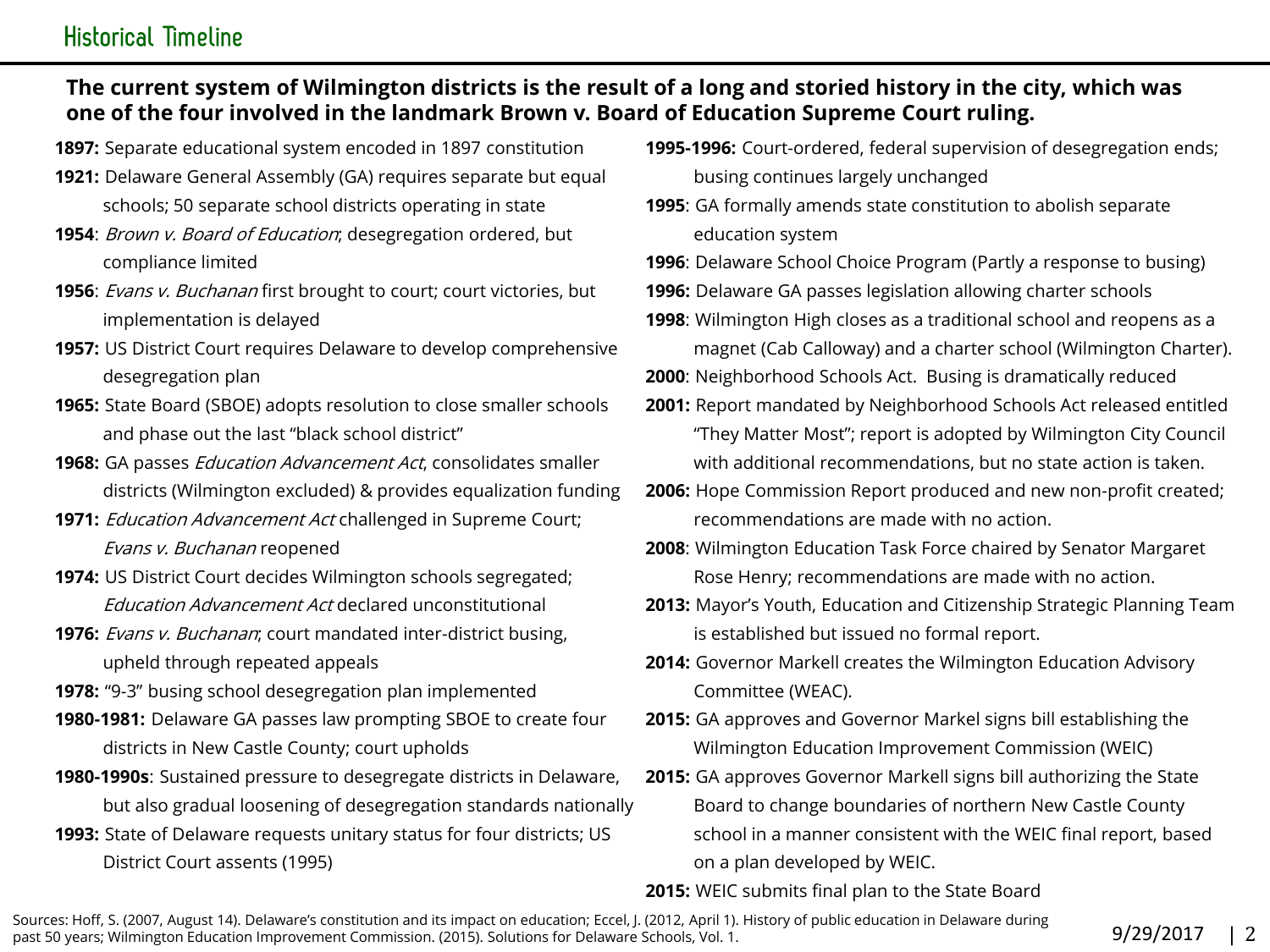### Report recommendations:

|                      | <b>Early</b><br><b>Childhood</b>                  | Provide access for all parents and children to early learning experiences including:<br>$\bullet$<br>• Pre-kindergarten<br><b>Full-day kindergarten</b><br>Offer programs to help parents assist in developing children's early literacy skills<br>• Seamless education extension from early childhood into the primary grades                                                                                                                                                                                                                                                                                                                  |
|----------------------|---------------------------------------------------|-------------------------------------------------------------------------------------------------------------------------------------------------------------------------------------------------------------------------------------------------------------------------------------------------------------------------------------------------------------------------------------------------------------------------------------------------------------------------------------------------------------------------------------------------------------------------------------------------------------------------------------------------|
|                      | <b>Student</b><br><b>Learning</b>                 | Increased time for reading and mathematics<br>$\bullet$<br><b>Extra learning time</b> on Saturdays and year-round schools<br>$\bullet$<br>Ensure access to challenging curriculum aligned with academic standards<br>$\bullet$<br>Create smaller learning communities, where students stay with the same teacher for multiple years within<br>$\bullet$<br>smaller schools, to ensure individualized learning for all students<br>Institute the recommendations of the Delaware Language Minority Task Force to improve instruction and<br>$\bullet$<br>eliminate the considerable academic achievement gap between White and Hispanic Students |
|                      | <b>Teacher and</b><br>Leader<br>Quality           | Innovative teacher recruitment:<br>$\bullet$<br>• Attract, attain, and equitably distribute high-quality teachers<br>• Provide alternative certification to provide flexibility in hiring quality teachers<br>• Offer compensation incentives to attract leaders<br>• City council consider waiving city wage taxes for all teachers who work in city schools<br>• Grant individual schools the freedom to hire, compensate, and deploy teachers<br>Provide extra time for professional development, including in-classroom follow-up and support<br>$\bullet$                                                                                  |
|                      | <b>Public</b><br><b>Engagement</b><br>and Support | School system should seek out and accept community participation in decision making at all levels<br>$\bullet$<br>Provide Parent Resource Centers to help meet children's health and social service needs<br>$\bullet$<br>State and local authorities should promote and actively seek partnership arrangements among the variety of<br>$\bullet$<br>health, family welfare and educational service providers                                                                                                                                                                                                                                   |
|                      | <b>Accountabilit</b><br>У                         | Governance arrangements for the provision of schooling in Wilmington must include a capacity to monitor<br>for equitable distribution of learning opportunities and be outfitted with the mechanisms to judge success<br>based on the student achievement of all children                                                                                                                                                                                                                                                                                                                                                                       |
|                      | <b>Finance</b>                                    | The state should provide additional resources to schools serving children from low income families in<br>the city                                                                                                                                                                                                                                                                                                                                                                                                                                                                                                                               |
| Source: V<br>www.rod | <b>District</b><br>Realignment                    | Create a Metropolitan School District, which would consolidate Red Clay, Brandywine, and the City of<br>Wilmington into one, new district. Local School Councils would be implemented to increase local control.<br>OR<br>• Create a Wilmington Charter School District of all city public schools governed by a school board<br>authorized to grant and revoke school charters on the basis of student achievement and other performance<br>criteria.                                                                                                                                                                                          |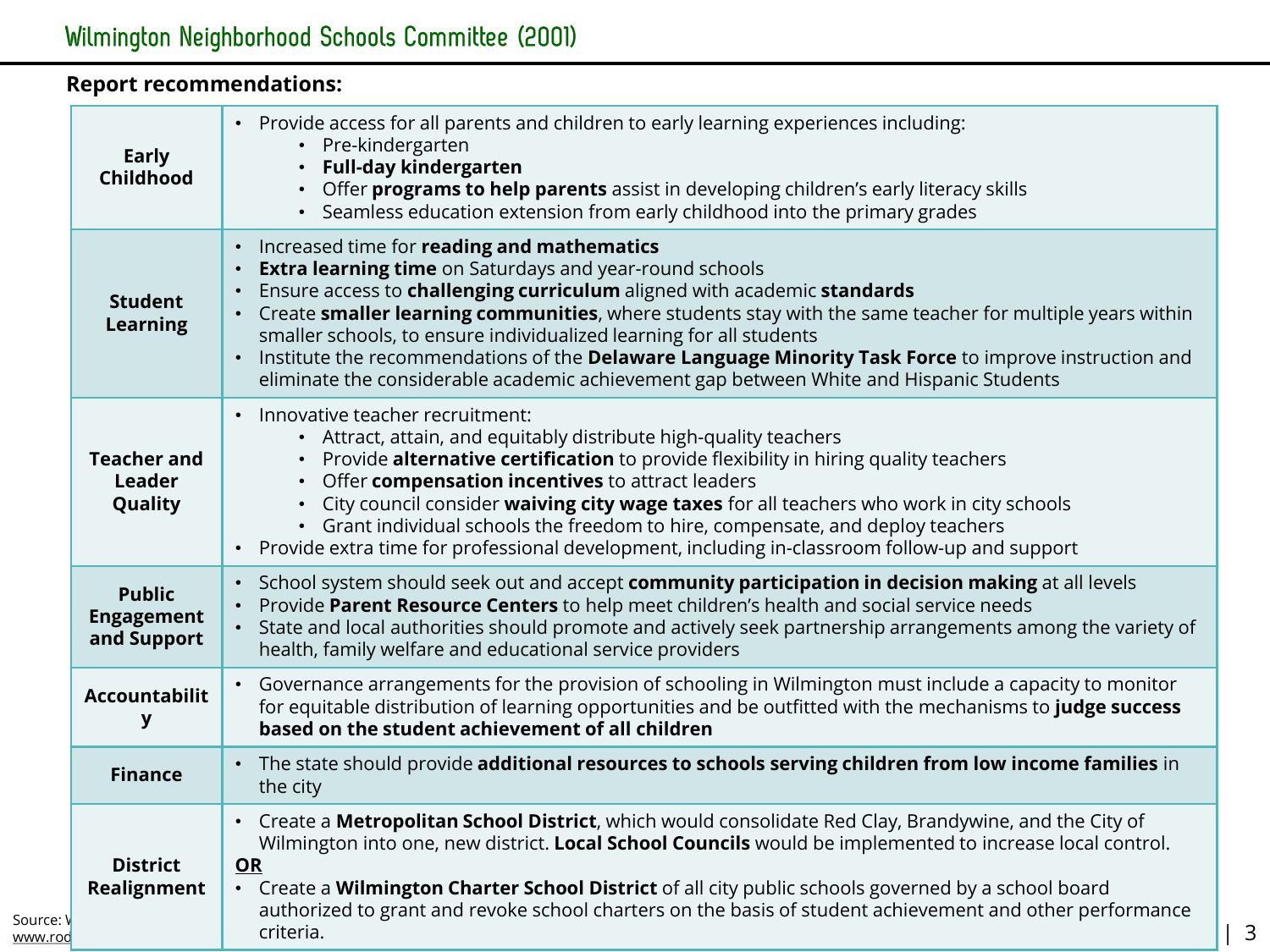### City of Wilmington Report on the Neighborhood Schools Act (2001)

Following the release of the Wilmington Neighborhood Schools Committee's report, City Council and Mayor of the City of Wilmington conducted a review of the recommendations and submitted a plan on behalf of the City of Wilmington.

• The Wilmington City Council and Mayor recommended the adoption of all the Wilmington Neighborhood School Committee's recommendations (previous slide) with the exception of the recommendations for district realignment. Instead, they recommended:

| <b>District</b><br>Realignment | • Implement the "River Plan", which would reduce the number of districts serving Wilmington<br>students to two: Brandywine and Red Clay School Districts, which shall respectively serve<br>students residing to the North and to the South of the Brandywine River. Local School<br><b>Councils</b> would be implemented to increase local control.<br><b>AND</b> |
|--------------------------------|--------------------------------------------------------------------------------------------------------------------------------------------------------------------------------------------------------------------------------------------------------------------------------------------------------------------------------------------------------------------|
|                                | • Create a Wilmington Public Charter School Consortium of existing and future city charter<br>schools governed by a board appointed by the Mayor, City Council, and County Executive                                                                                                                                                                               |

• Additionally, The Wilmington City Council and Mayor recommended:

| <b>Family</b><br><b>Intervention</b><br><b>Specialists</b> | • The state should provide financing for individuals to provide children and families with<br>support services in schools with large number of low-income students such as extracurricular<br>activities, crisis intervention, after school programs, learning workshops, educational guidance,<br>and after school support services. |
|------------------------------------------------------------|---------------------------------------------------------------------------------------------------------------------------------------------------------------------------------------------------------------------------------------------------------------------------------------------------------------------------------------|
| <b>Equity Office</b>                                       | • The state should provide financing for an independent entity to monitor for equitable<br>distribution of resources in the areas of curriculum, educational facilities, supplies, teachers,<br>custodial services, athletic facilities, and support services.                                                                        |
| <b>Outreach</b><br>Library<br>Program                      | . The state shall provide additional annual funding to each library in the state that serves<br>historically low-income and low-literacy communities for purposes such as providing<br>programs targeting pre-school children and providing extended weekend and summer hours<br>and programs.                                        |
| <b>Special</b><br><b>Education</b>                         | • The state should establish a Statewide Special Education/Learning Disability Advocacy<br>Office to address the needs of special education and learning disabled students.                                                                                                                                                           |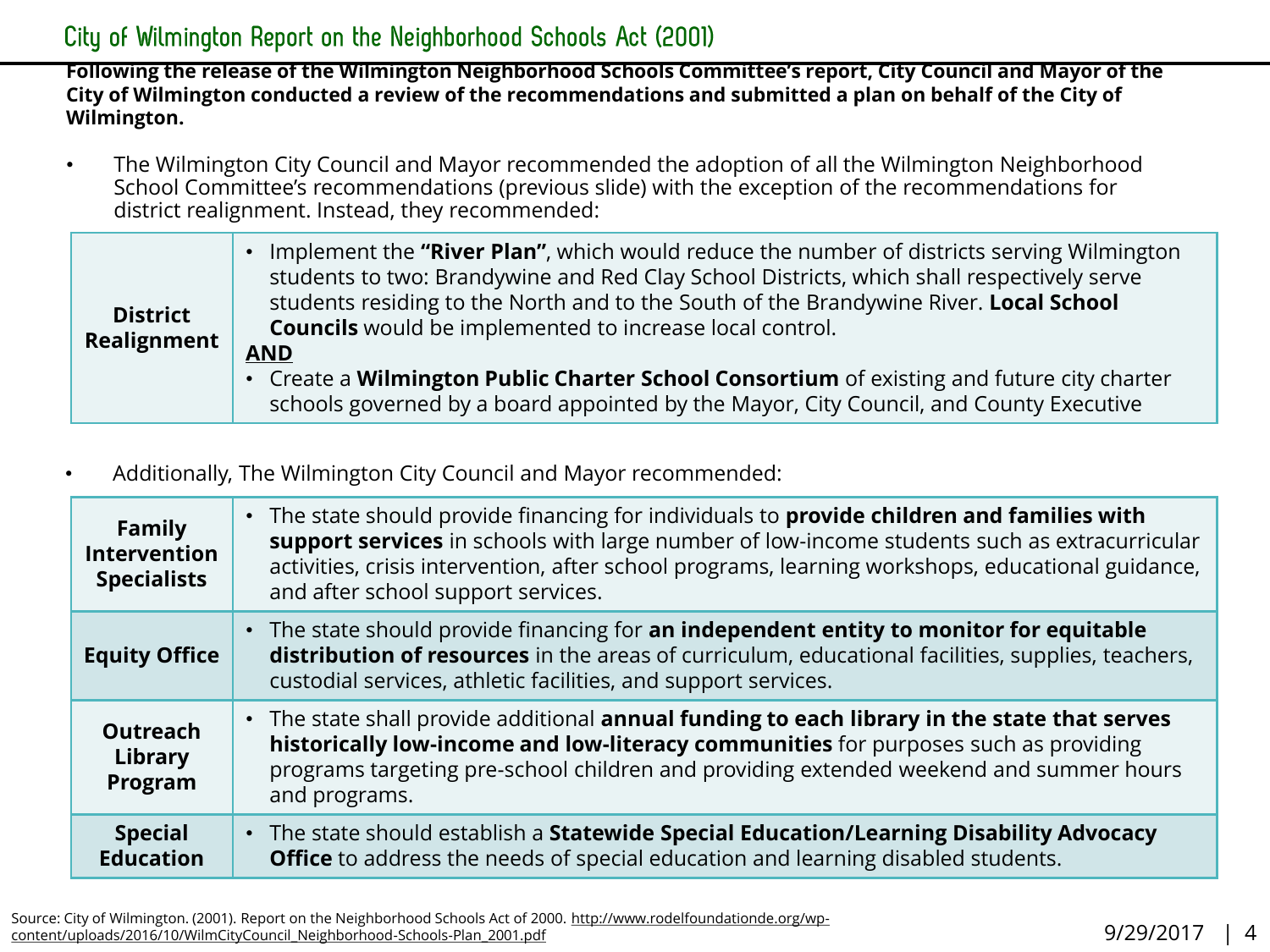Report recommendations:

• Primary Recommendation: Create a strong youth advocacy organization to improve the education of City children.

| Improve the quality of child care and pre-school programs for all City children<br>Focus on early literacy and math skills in middle schools as the building blocks of<br>$\bullet$<br>future success                                                                                       |
|---------------------------------------------------------------------------------------------------------------------------------------------------------------------------------------------------------------------------------------------------------------------------------------------|
| Make <b>professional development</b> available for teachers who teach urban youth and<br>making sure that more students graduate from high school<br>• Work with the State's colleges and universities to improve the preparation of teachers<br>for the challenges of teaching urban youth |
| • Make sure that more students graduate from high school                                                                                                                                                                                                                                    |
| Help parents prepare their children for school<br>$\bullet$<br>Create partnerships among school districts, community centers and religious institutions<br>to ensure effective after school programs and tutoring for students in their own<br>communities                                  |
| • Reduce school truancy                                                                                                                                                                                                                                                                     |
| Implement the recommendations of the Neighborhood Schools Commission, the City of<br>Wilmington Report on the Neighborhood Schools Act, and the Hope Commission's<br><b>Education Committee report</b>                                                                                      |
|                                                                                                                                                                                                                                                                                             |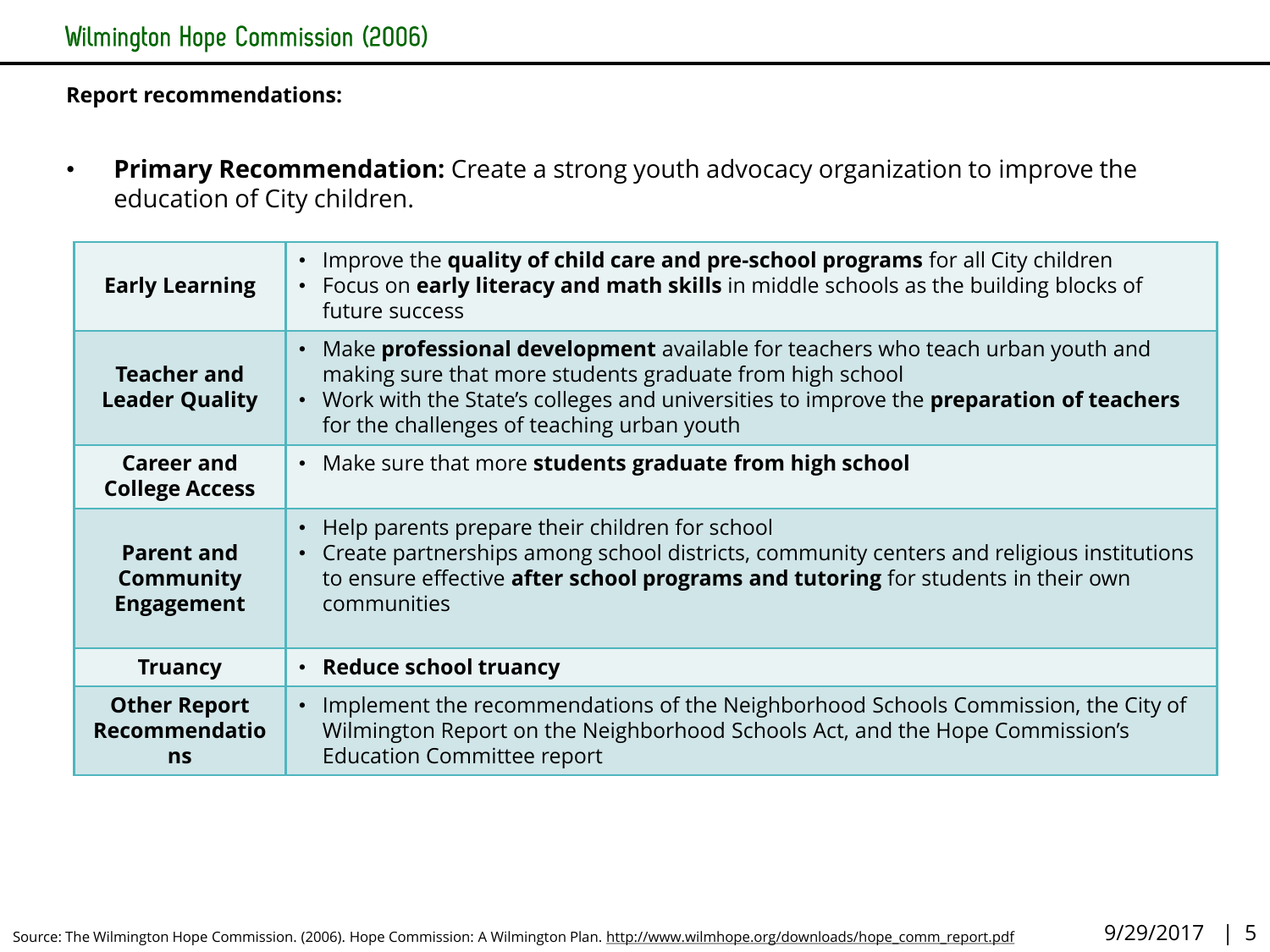| <b>Report recommendations:</b>                        |                                                                                                                                                                                                                                                                                                                                                                                                                                                                                                                                                                                                                                                                                                                                                                                                                                                                                                                                                 |  |
|-------------------------------------------------------|-------------------------------------------------------------------------------------------------------------------------------------------------------------------------------------------------------------------------------------------------------------------------------------------------------------------------------------------------------------------------------------------------------------------------------------------------------------------------------------------------------------------------------------------------------------------------------------------------------------------------------------------------------------------------------------------------------------------------------------------------------------------------------------------------------------------------------------------------------------------------------------------------------------------------------------------------|--|
| <b>School</b><br><b>Funding</b>                       | Implement a weighted-student funding statewide<br>Provide greater flexibility in formulas                                                                                                                                                                                                                                                                                                                                                                                                                                                                                                                                                                                                                                                                                                                                                                                                                                                       |  |
| <b>Data</b>                                           | • Track education data specific to residents of Wilmington that attend public schools<br>Use a variety of data to evaluate quality of opportunities, such as growth over time<br>$\bullet$                                                                                                                                                                                                                                                                                                                                                                                                                                                                                                                                                                                                                                                                                                                                                      |  |
| <b>District</b><br>Realignment                        | Reduce four districts to two: east of Market St as part of Brandywine and those west as part of Red Clay<br>$\bullet$<br>Consider creating one northern New Castle County school district comprised of the city and all suburbs to the north<br>$\bullet$<br>Ensure proportional representation on school district school boards of city and suburb residents<br>$\bullet$<br>Implementation should be as revenue neutral as possible                                                                                                                                                                                                                                                                                                                                                                                                                                                                                                           |  |
| <b>School</b><br>Configuration<br>S                   | Build public middle schools in Wilmington<br>Create public high schools in city and consider special arrangements to accept students from all city districts and share<br>$\bullet$<br>costs<br>Consider state funding for transportation to students who want to "choice" to high schools in surrounding districts<br>$\bullet$                                                                                                                                                                                                                                                                                                                                                                                                                                                                                                                                                                                                                |  |
| <b>Professional</b><br><b>Staff</b>                   | Build leading-edge training and recruitment strategies to prepare our strongest teachers to work in high need schools<br>Build a repertoire of effective instructional strategies to deliver high-quality, standards based curriculum.<br>Build urban professional development center in Wilmington to model best practices in contemporary urban education<br>$\bullet$<br>Target incentives to recruit and retain "hard-to-staff" school staff, e.g. loan forgiveness or signing bonuses for those<br>working and living in a high need school community                                                                                                                                                                                                                                                                                                                                                                                      |  |
| <b>Learning</b><br><b>Environment</b>                 | School learning environment must be safe<br>Focus on high academic standards and expectations<br>$\bullet$<br>Ensure small learning environments<br>$\bullet$<br>Establish collective responsibility for student outcomes with clear targets for improvement tied to accountability                                                                                                                                                                                                                                                                                                                                                                                                                                                                                                                                                                                                                                                             |  |
| <b>Student</b><br><b>Equality of</b><br><b>Access</b> | . Increase number of seats available to city students for high performing votechs remove admission practices that limit the<br>of any school that limits enrollment available in city public schools<br>Ensure equity and access of latest technology                                                                                                                                                                                                                                                                                                                                                                                                                                                                                                                                                                                                                                                                                           |  |
| <b>Additional</b><br><b>Study</b>                     | Research on best practices in community and school partnerships and engagement models<br>Explore formation of public/private partnerships focused on revitalization of Wilmington school neighborhoods<br>Explore implementation of holistic community-based education across school districts in Northern New Castle County<br>$\bullet$<br>serving Wilmington students without regard to the geographic location of the public school<br>Develop a citywide implementation plan:<br>$\bullet$<br>Establish appropriate outcomes of Wilmington schools, aligned to performance standards<br>Conduct a gap analysis<br>• Assess financial and legal limitations of current systems and proposed solutions<br>Build on what is working<br>• Develop implementation strategy that addresses citywide needs<br>Source: Wilmington Education Task Force. (2008). Wilmington Education Task Force Final Report. http://www.rodelfoundationde.org/wp- |  |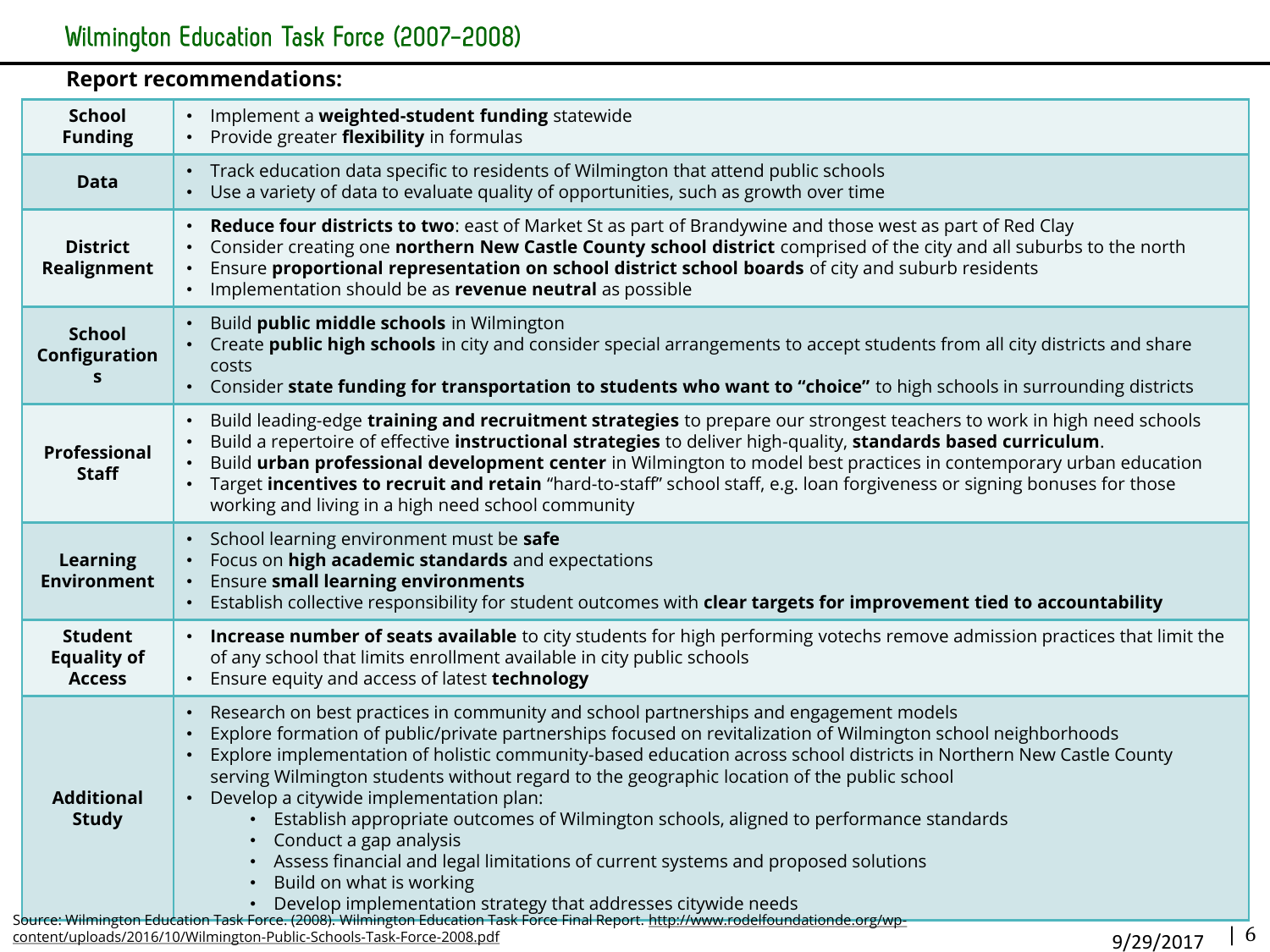### Draft recommendations:

| <b>School</b><br><b>Funding</b>                                    | • Create a simple and fair system for funding education in Delaware whereby resources are<br>allocated based on <i>individual</i> student need and follow individual students to whichever<br>school they attend<br>• Eliminate the unit system of funding<br>Implement weighted student funding<br>$\bullet$                                                                                                                                                                                                                                                                                                                                                                                                                     |
|--------------------------------------------------------------------|-----------------------------------------------------------------------------------------------------------------------------------------------------------------------------------------------------------------------------------------------------------------------------------------------------------------------------------------------------------------------------------------------------------------------------------------------------------------------------------------------------------------------------------------------------------------------------------------------------------------------------------------------------------------------------------------------------------------------------------|
| Early<br><b>Learning</b>                                           | Establish publicly funded preschool and full day kindergarten<br>$\bullet$                                                                                                                                                                                                                                                                                                                                                                                                                                                                                                                                                                                                                                                        |
| <b>Parent and</b><br>Wilmington<br>Community<br><b>Involvement</b> | • Establish Neighborhood School Councils to<br>Be governed by elected advisory boards<br>• Allow school principals to work with parents and teachers to develop annual academic<br>and financial plans<br>• Develop and review new school policies<br>• Focus on student achievement, and participate in the evaluation and participate in the<br>selection of the school's principal<br>Reestablish the state's Data Service Center and make available to the public all data<br>$\bullet$<br>concerning every student's education<br>Allow Mayor to appoint a New Castle County Vocational-Technical Board of Education member<br>$\bullet$<br>City of Wilmington to establish Citywide Parent Teacher Association<br>$\bullet$ |
| <b>Charter</b><br><b>Schools</b>                                   | Establish a mechanism for Municipal participation in the <b>authorization and review of</b><br>$\bullet$<br>charter schools located in New Castle County                                                                                                                                                                                                                                                                                                                                                                                                                                                                                                                                                                          |
| <b>District</b><br>Realignment                                     | • Consolidate the Colonial, Christina, Red Clay, and Brandywine School Districts into two regional<br>districts:<br>• The Greater Wilmington District (comprised of the City of Wilmington, Red Clay and<br>Brandywine School Districts)<br>The Greater Newark District (comprised of the City of Newark, Christina and Colonial<br><b>School Districts)</b>                                                                                                                                                                                                                                                                                                                                                                      |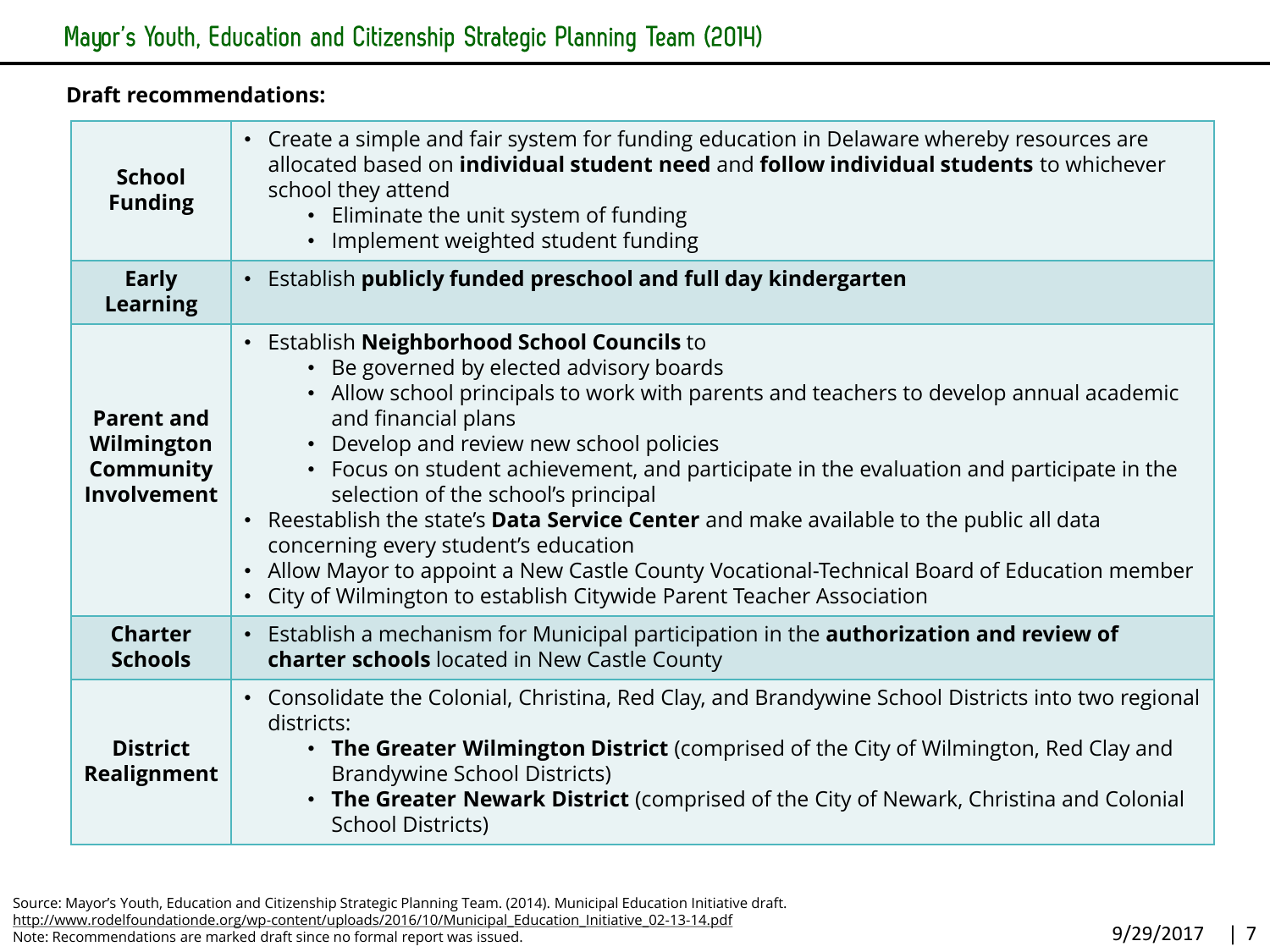### Summary of major recommendations:

| <b>Reconfiguring</b><br>Wilmington<br><b>School</b><br><b>Districts</b>                      | Traditional school districts operating in Wilmington should have a <b>more streamlined</b><br>configuration that better addresses the needs of Wilmington students and more fully<br>supports continuous improvement and community responsiveness.<br>Namely, Red Clay should be assigned the schools and students currently served by Colonial<br>and Christina in the City of Wilmington. |
|----------------------------------------------------------------------------------------------|---------------------------------------------------------------------------------------------------------------------------------------------------------------------------------------------------------------------------------------------------------------------------------------------------------------------------------------------------------------------------------------------|
| <b>Pursuing a New</b><br><b>Vision for</b><br>Wilmington<br><b>Charter</b><br><b>Schools</b> | Charter schools should be developed in accordance with a <b>statewide strategic plan</b><br>$\bullet$<br>Existing Wilmington charter schools should form a citywide consortium that promotes<br>$\bullet$<br>shared capacity, collaboration, and best practices among charter schools and between<br>charter and traditional schools                                                        |
| <b>Meeting</b><br>Wilmington<br><b>Student Needs</b>                                         | Develop a statewide plan for stronger alignment of needed supports and services from<br>public, private, and nonprofit institutions starting in early childhood and extending through<br>entry into a career or higher education.                                                                                                                                                           |
| <b>Funding</b><br><b>Student</b><br><b>Success</b>                                           | • An allocation of funds to schools with high concentrations of students in poverty<br>An improved revenue base to support the overall costs of public education<br>$\bullet$<br>Transitional resources to effectively implement district realignment, and<br>Funds for early childhood and other programs needed to meet the needs of low- income<br>$\bullet$<br>students.                |
| Implementing<br>Change                                                                       | The governor and legislature should establish, through the Delaware Code, the <b>Wilmington</b><br>$\bullet$<br><b>Education Improvement Commission (WEIC).</b>                                                                                                                                                                                                                             |